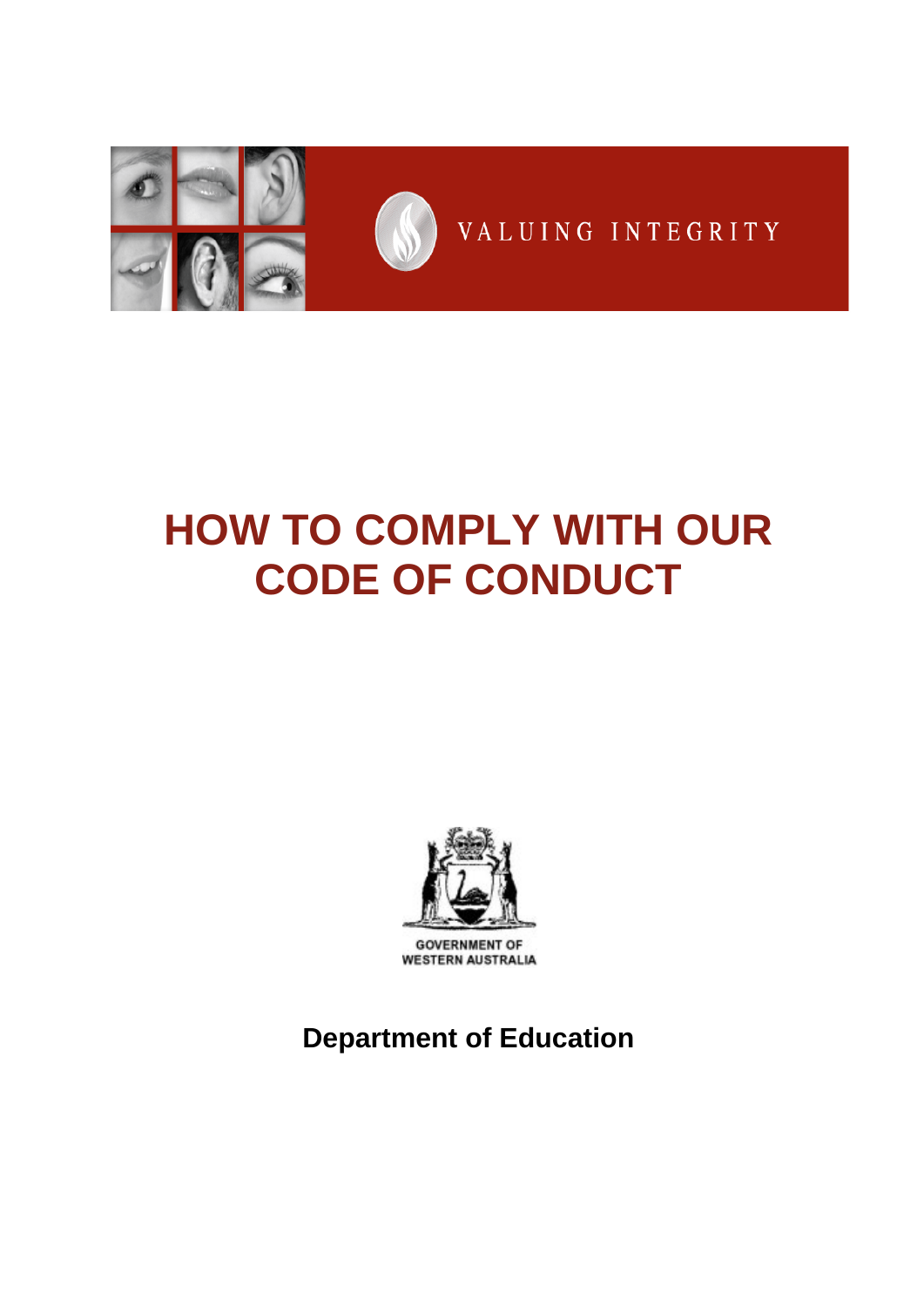#### **Standards and Integrity Directorate**

Level 2 151 Royal Street East Perth WA 6004

General enquiries: (08) 9264 4740 Complaints Advice Line: 1800 655 985 Facsimile: (08) 9264 4590

#### **Acknowledgement**

The Director General would like to acknowledge all Departmental staff for their assistance and advice in the development of the staff conduct framework.

© Department of Education 2011

The material contained herein constitutes Commonwealth copyright and is intended for your general use and information. You may download, display, print and reproduce this material in unaltered form only (retaining this notice) for your personal, non-commercial use. Apart from any use as permitted under the *Copyright Act 1968*, all other rights are reserved. Requests for further authorisation should be directed to the Department of Education, 151 Royal Street, East Perth, WA 6004.

First printed 2011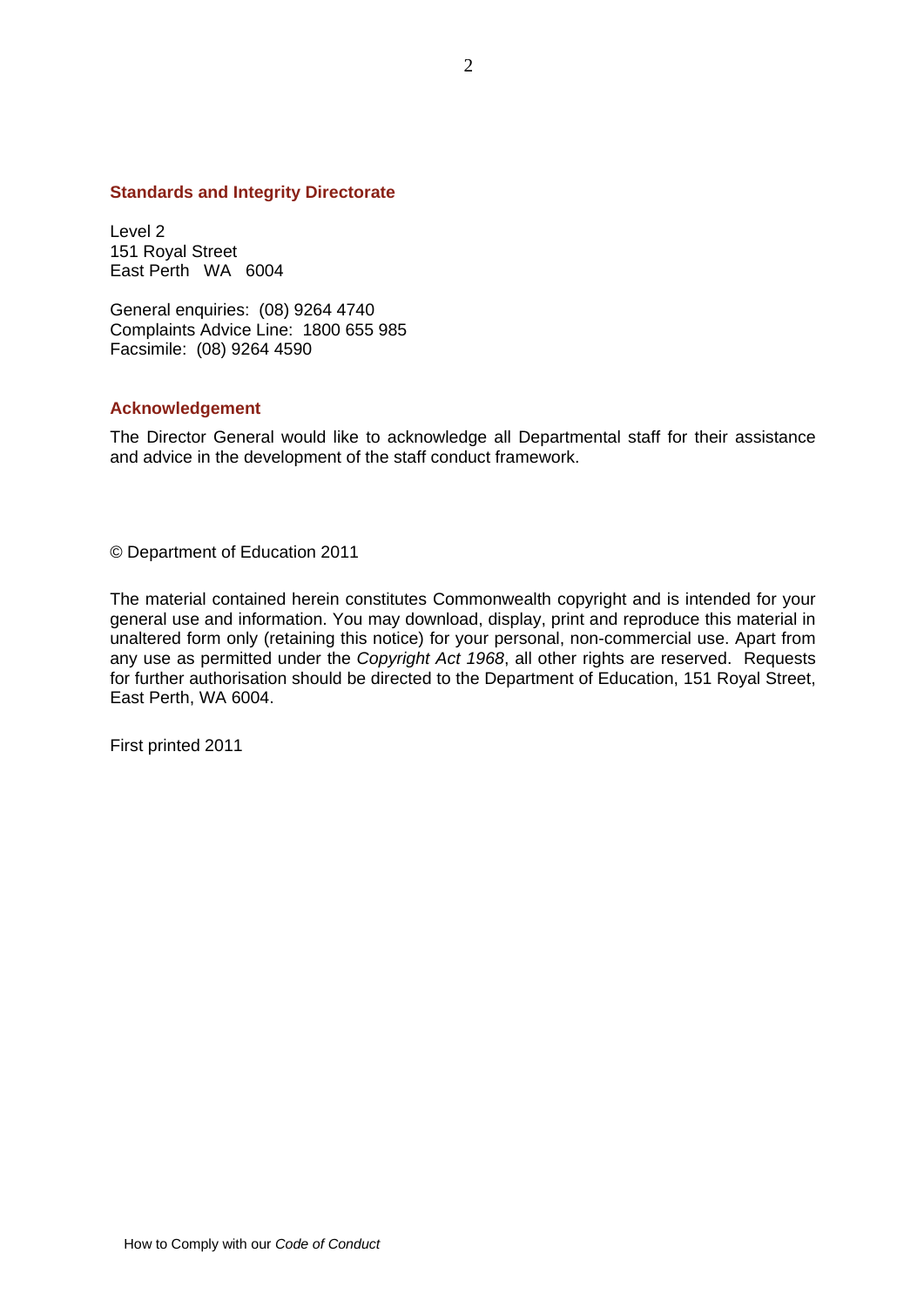# **BACKGROUND**

This Handbook has been developed as part of a staff conduct framework and is to be read in conjunction with the *Staff Conduct and Discipline* policy and the *Code of Conduct (Code)*.

## **Use of the Handbook**

This Handbook is designed to provide further guidance to the general principles of staff conduct outlined within the Code and to identify specific areas of risk for employees and the Department of Education (the Department).

The Code and the Handbook do not cover every situation where Department employees are required to make a decision or to demonstrate ethical and accountable behaviour. In practice, deciding on the right course of action will often involve weighing up competing priorities and responsibilities. The examples capture and reflect common situations but are not all-inclusive. Conduct is judged on a case by case basis.

As a Department employee you are required to act both within the letter and spirit of the policy and the Code. It is not sufficient to think that your behaviour is ethical; it should also be seen to be so.

If you are unsure about what to do in a particular situation you should use the *Stop-Think-Act* approach. This involves asking:

- Am I doing the right thing?
- How would others judge my actions?
- How could my actions impact on others?
- Should I discuss this with someone else?

If you are still unsure, you should discuss the matter with your line manager and, where necessary, seek further advice from a colleague or another Department officer.

For further advice about how to use the Code and the Handbook, you are encouraged to undertake the Department's Accountable and Ethical Decision Making course, "Ethics and You". This course is available through face to face training or online on the Department of Education's Portal under the Professional Learning Tab. For further information please contact the Standards and Integrity Directorate on 1800 655 985.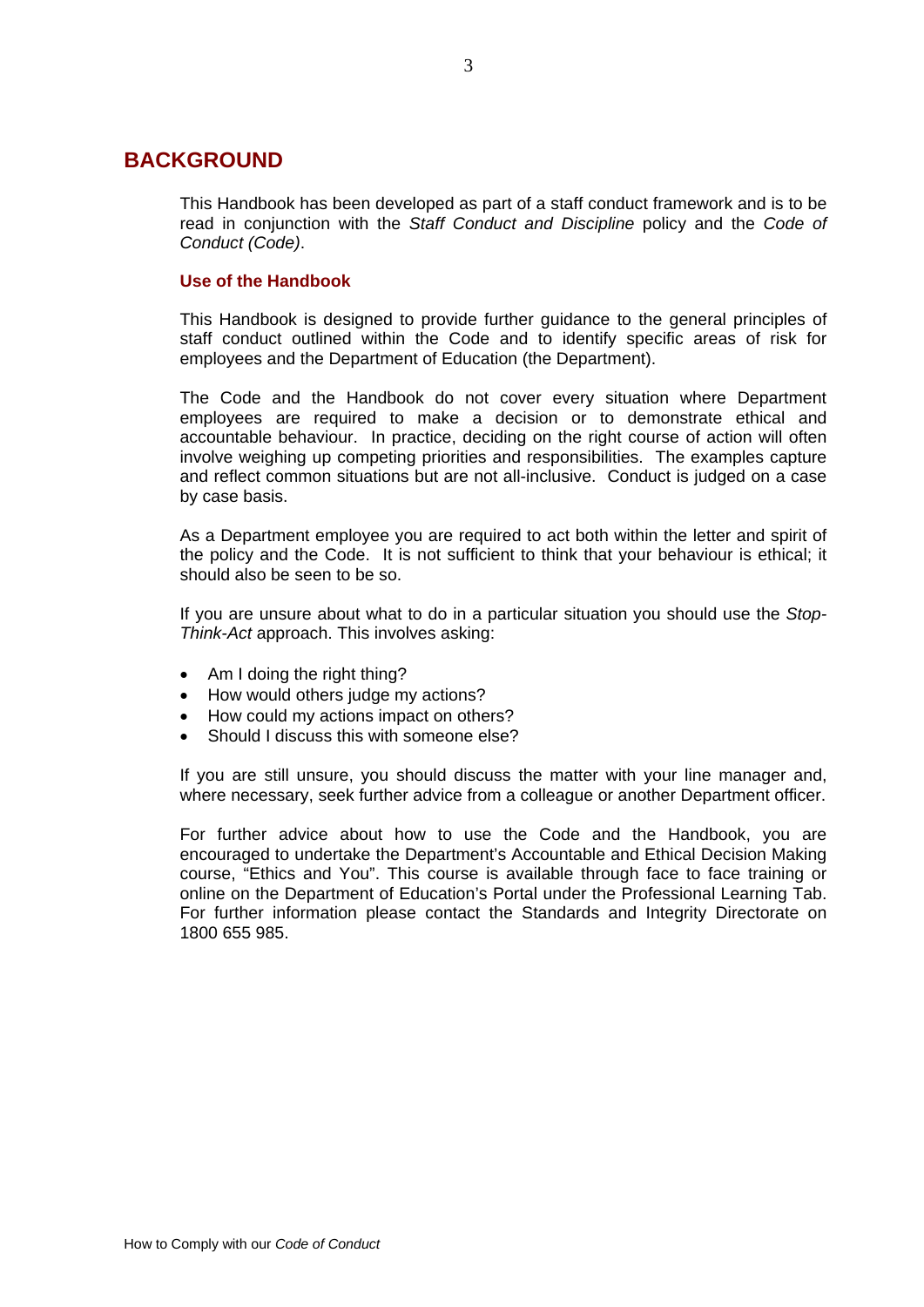# **PRINCIPLES**

# **1 PERSONAL BEHAVIOUR**

Personal behaviour in the workplace impacts on relationships with colleagues, students and members of the public, and can either positively or negatively impact on morale and productivity. As a Department of Education employee it is important that your personal behaviour upholds and demonstrates the values and principles of our organisation.

Personal behaviour encompasses a large range of areas, some of which are covered in Principles 2 to 6.

## **1.1 Treating others with respect, courtesy and honesty**

It is your responsibility to:

- be responsive to all reasonable requests made by members of the public or the school community;
- be courteous, respectful and helpful to people at all times;
- make objective decisions based on honest and impartial consideration of all available information and options;
- where appropriate, make sure that all persons, within and outside the Department, are made aware of their rights and proper entitlements;
- maintain confidentiality and adhere to any relevant legislation or policy relating to the treatment of personal information;
- avoid offensive, abusive and discriminatory language and behaviour; and
- be sensitive to an individual's cultural and ethnic background.

# **1.2 Treat colleagues with courtesy and respect**

In addition to the legal rules governing workplace behaviour (e.g., discrimination, occupational health and safety, anti-racism, harassment and the like), you are expected to:

- treat your colleagues with courtesy and respect;
- demonstrate just and equitable treatment to all;
- not make malicious or intentionally false statements about colleagues;
- not coerce or promise special treatment to colleagues in order to influence their professional decisions; and
- respect the confidentiality of any information acquired about colleagues in the course of your employment.

# **1.2.1 Bullying in the workplace**

Bullying in the workplace is the repeated unreasonable or inappropriate behaviour directed towards an employee, or group of employees.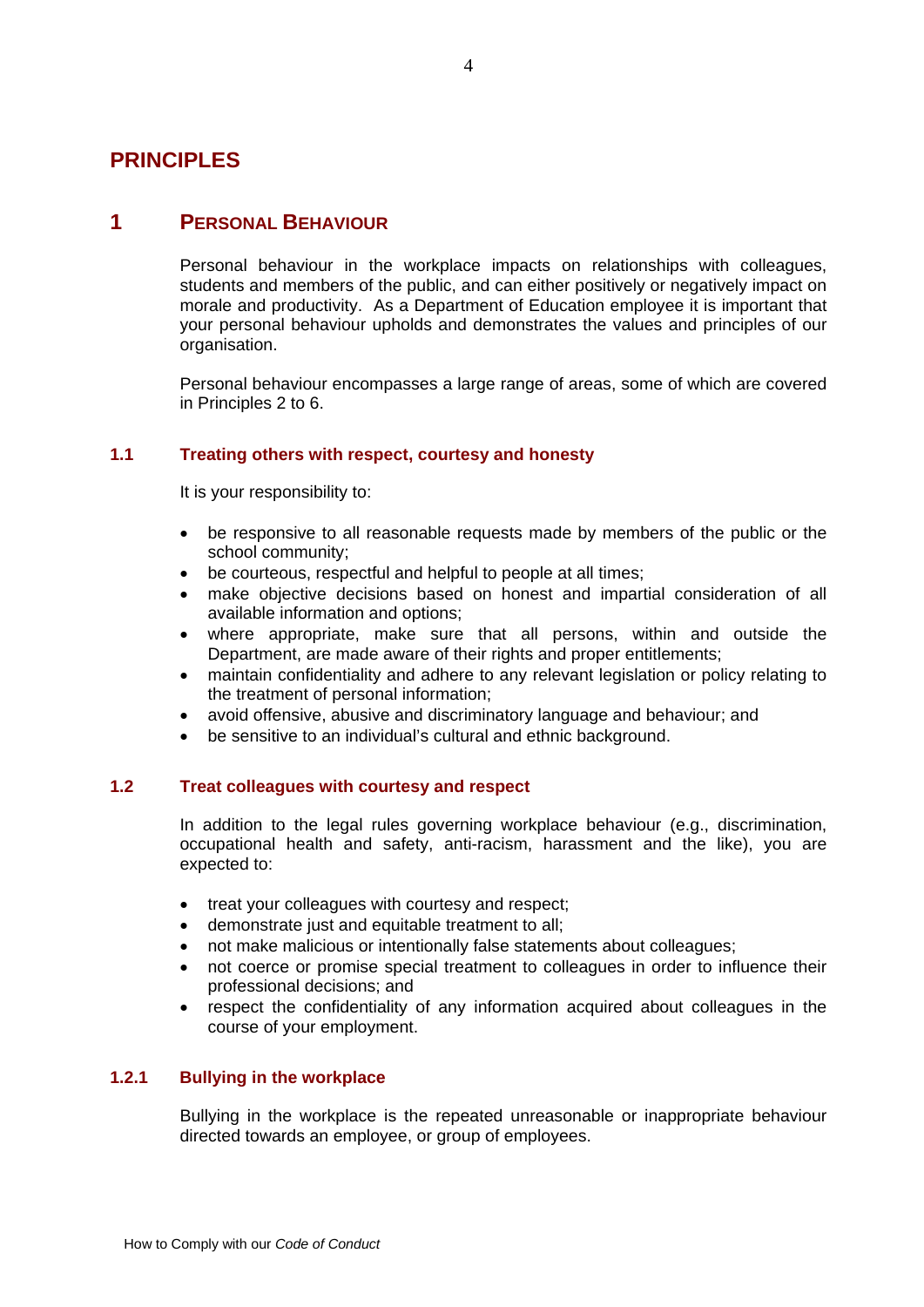You are part of the shared responsibility to promote a workplace that is free from bullying and harassment. For information about bullying in the workplace, see the Department's *Workplace Bullying* policy.

# **Further Information**

Department of Education policies and guidelines:

- *Anti-Racism*
- *Equal Employment Opportunity/Diversity*
- *Sexual Harassment Resolution for Employees and Students*

These documents are available at www.det.wa.edu.au/policies.

Module One of the Department of Education's *Accountable and Ethical Decision Making* course.

Standards and Integrity Complaints Advice Line: 1800 655 985.

# **1.3 MAINTAINING PROFESSIONAL BOUNDARIES WITH STUDENTS**

Teachers and those people who work directly with students have an influential relationship with them. They have the ability to significantly impact on students' lives in important and long lasting ways. The relationships between staff members and students are characterised by differing roles and an imbalance of power based on factors such as age, authority and gender.

As an employee of the Department you are responsible for maintaining a professional role with the students you come into contact with. This means establishing clear professional boundaries with students that help to protect everyone from misunderstandings or a violation of the professional relationship.

The following examples are provided to assist you in establishing and maintaining appropriate boundaries:

| <b>Boundary</b>      | <b>Examples of Violation</b>                                                                                                                                                                                                                                                                                                                                                                                                                                                                                                                                                                                                                                                                                                                                                                                                                           |
|----------------------|--------------------------------------------------------------------------------------------------------------------------------------------------------------------------------------------------------------------------------------------------------------------------------------------------------------------------------------------------------------------------------------------------------------------------------------------------------------------------------------------------------------------------------------------------------------------------------------------------------------------------------------------------------------------------------------------------------------------------------------------------------------------------------------------------------------------------------------------------------|
| <b>Communication</b> | Inappropriate comments about a student's appearance<br>$\bullet$<br>including excessive flattering comments.<br>Inappropriate conversation or enquiries of a sexual<br>$\bullet$<br>nature (e.g. questions about a student's sexuality).<br>Use of inappropriate pet names.<br>$\bullet$<br>Vilification or humiliation.<br>$\bullet$<br>Jokes or innuendo of a sexual nature.<br>$\bullet$<br>Obscene gestures and language.<br>$\bullet$<br>Facilitating access to pornographic or overtly sexual<br>$\bullet$<br>material.<br>Failing to appropriately respond to sexual harassment<br>$\bullet$<br>between students.<br>Correspondence of a personal nature including letters,<br>$\bullet$<br>email, phone, SMS text, and on social networking sites<br>i.e. Facebook, Twitter etc. (not including class<br>postcards or bereavement cards, etc). |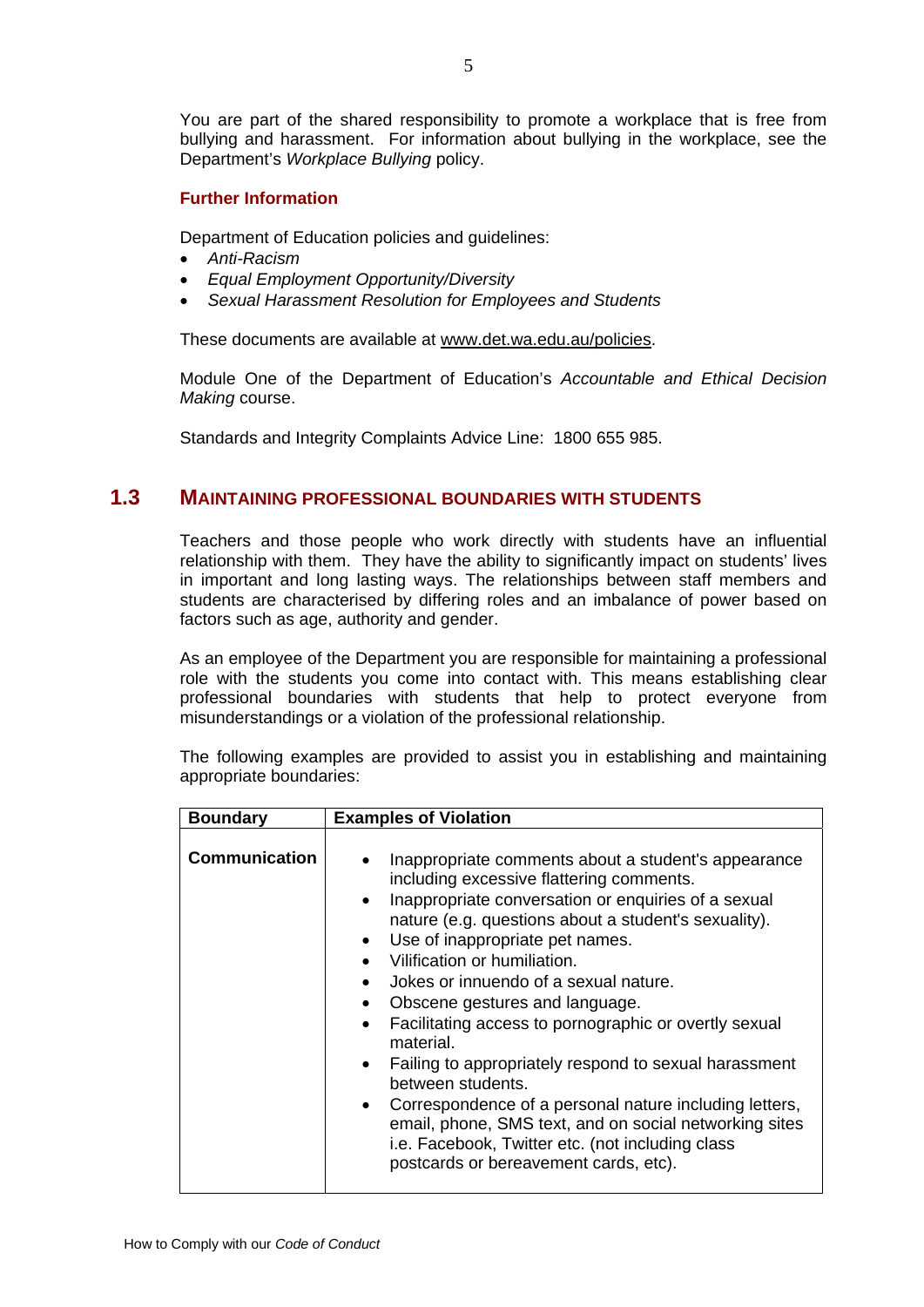| <b>Personal</b><br>disclosure                     | Discussing the personal details of your lifestyle or the<br>lifestyle of others. However, it may be appropriate and<br>necessary at times to draw on relevant personal life<br>experiences when teaching.<br>Sharing personal information about other staff or<br>$\bullet$<br>students.                                                                                                                                                                                                                                                                                                                                                                                                                              |
|---------------------------------------------------|-----------------------------------------------------------------------------------------------------------------------------------------------------------------------------------------------------------------------------------------------------------------------------------------------------------------------------------------------------------------------------------------------------------------------------------------------------------------------------------------------------------------------------------------------------------------------------------------------------------------------------------------------------------------------------------------------------------------------|
| <b>Physical</b><br>contact and<br>interaction     | Unwarranted, unwanted and/or inappropriate touching<br>of a student, personally or with an object such as pencil<br>or ruler.<br>Initiating or permitting inappropriate physical contact by<br>$\bullet$<br>or on a student, e.g. massage, tickling games.<br>Inviting/allowing/encouraging students to your home.<br>Attending students' homes or social gatherings for<br>purposes unrelated to your employment.<br>Being alone with a student for purposes or reasons that<br>do not fall within a staff member's role or<br>responsibilities.<br>Being present when students dress or undress when<br>$\bullet$<br>not in a supervisory role.<br>Driving a student unaccompanied, without appropriate<br>consent. |
| <b>Targeting</b><br>individual<br><b>students</b> | Offering personal gifts and special favours.<br>Adopting a welfare role that is the responsibility of<br>another staff member e.g. a counsellor, or doing so<br>without the knowledge of key staff members.                                                                                                                                                                                                                                                                                                                                                                                                                                                                                                           |

Professional boundary violations represent a breach of trust. When you violate boundaries you risk:

- harmful consequences for the student;
- seriously undermining the learning process;
- seriously undermining your professional reputation;
- disciplinary action against you.

You are not to, under any circumstances, engage in an intimate, overly familiar or sexual relationship with a student. Improper conduct of a sexual nature by a staff member with a student encompasses all forms of sexual activity including, but not limited to, the following:

- kissing and/or caressing;
- obscene language or gestures of a sexual nature;
- suggestive remarks or actions;
- jokes or humour of a sexual nature;
- unwarranted and inappropriate touching;
- undressing in front of students;
- communicating or corresponding with students about sexual or personal feelings for the student; and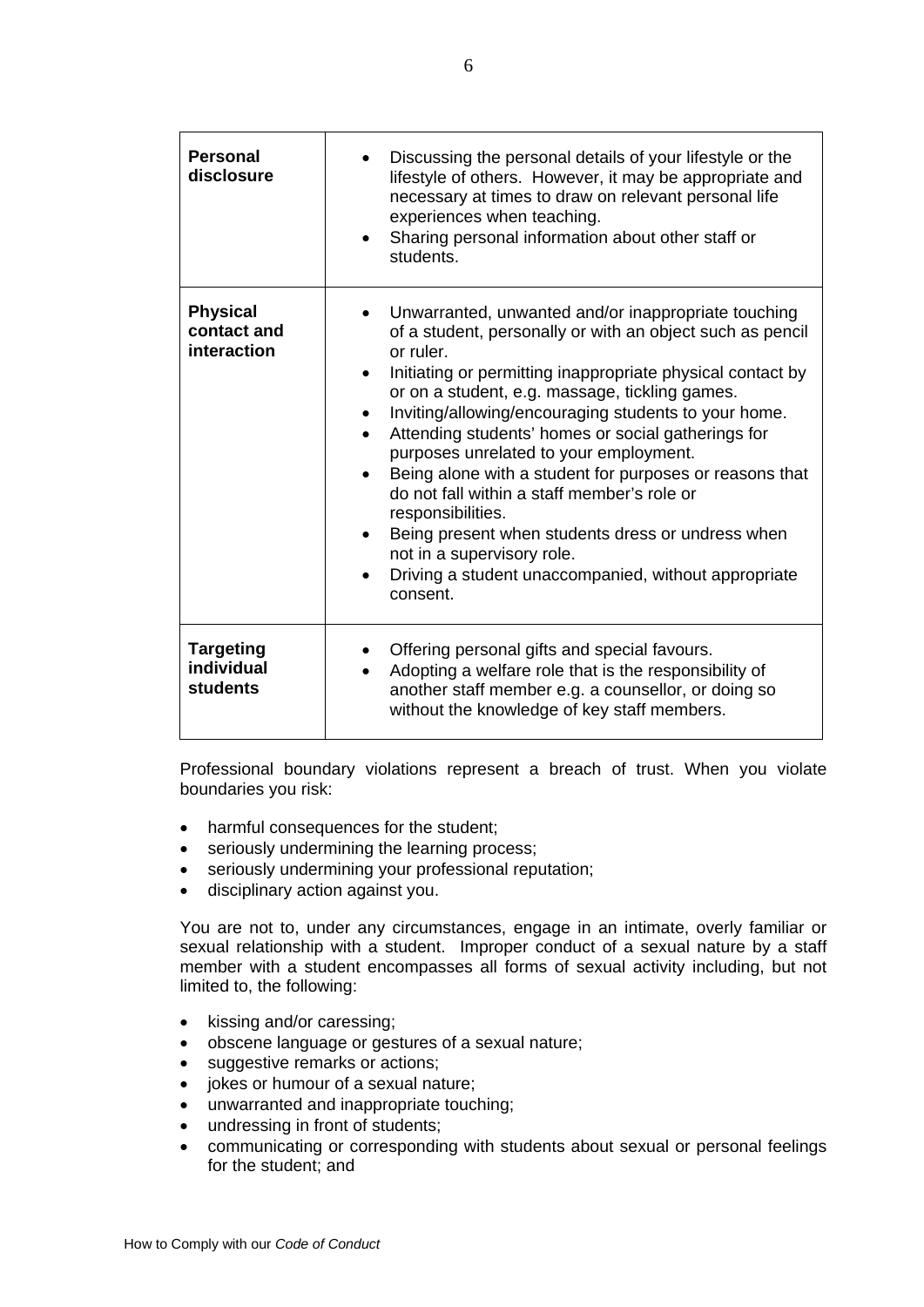• exposure of students to sexual behaviour of others, other than in prescribed curriculum in which sexual and relationship themes are contextual.

## **1.3.1 Good practice in managing professional boundaries**

The following self-assessment questions may assist you in assessing your application of professional boundaries:

- Am I dealing with a particular student in a manner that differs from how I would deal with another student under the same circumstances?
- Is my dress/availability/language with a particular student different from usual?
- Would I do or say this if a colleague were present?
- Would I condone my conduct if I observed it in another adult?
- Could the consequences of my actions have negative outcomes for a student or for me?
- If I were a parent would I want an adult behaving this way towards my own children?

## **1.3.2 Professional conduct and social networking websites**

You are expected to model responsible and respectful conduct toward the students and young people with whom you work.

Most staff feel confident about their ability to do this in the workplace and in the general community. However, you also need to consider the electronic social environments in which you operate.

It is important to consider what information, or images, of yourself could be accessed by others and whether your role in working with children and young people is compromised by it.

- Would you be happy for that material to be accessed by students, young people, other staff and parents of the community within which you work?
- What judgement could be made about your suitability to have responsibility for children and young people?
- What misuse of the material could children or young people make?

#### **1.3.3 Responding to inappropriate sexual behaviour of staff towards students**

Teachers in schools are mandated notifiers of Child Sexual Abuse and are required under the *Children and Community Services Act 2004* to report suspected child sexual abuse to the Mandatory Reporting Service (MRS) of the Department for Child Protection (DCP). For further information, see the Department's *Child Protection* policy. At the very least, any concerns should be discussed with your line manager and/or reported to the Standards and Integrity Complaints Advice Line: 1800 655 985.

# **1.3.4 Responding to inappropriate sexual behaviour of students towards staff**

Should a student engage in inappropriate behaviour of a sexual nature with you then immediate respectful steps are to be taken to discourage the student. The matter should be reported and documented promptly with appropriate personnel in the school and a plan of action developed to support both you and the student concerned.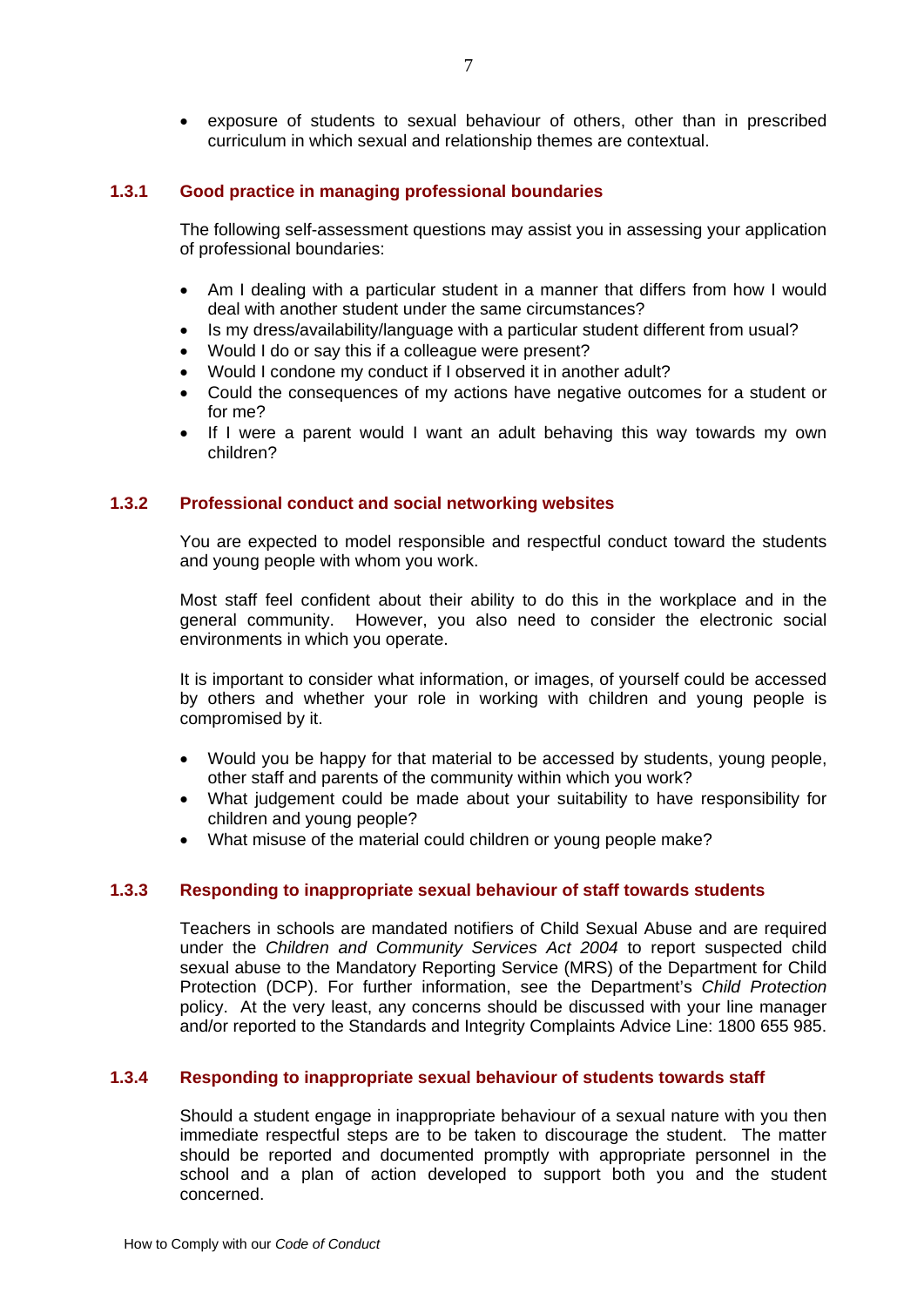The sexual harassment or assault of a staff member by a student is dealt with using standard behaviour management protocols including the involvement of parents and police. Consideration should also be given to the most appropriate counselling and support that can be provided to the student and their family. It is important to use these incidents as opportunities to organise meaningful interventions that address early sexual offending behaviours.

## **1.3.5 Managing boundaries for staff in specialist roles**

Sometimes performing your professional role with students outside of the classroom requires you to work one-to-one with a student. Examples of this include counselling, conducting educational/physical assessments, home visits, or providing health care, mentoring, coaching or tutoring. All work of this kind is to occur as an authorised school activity with arrangements in place to minimise risk. These arrangements should consider:

- **Location:** As a general rule, the more visible the location the better. Where home visiting cannot be avoided parents should be present, or staff should visit in pairs.
- **Time:** Using normal school hours is preferable as opposed to out of school hours.
- **Consent/knowledge:** It is essential that parents be informed and consent to activities outside the classroom environment that involve their son/daughter in one-to-one unsupervised contact with you.

## **1.3.6 Physical Contact with Students**

Appropriate physical contact with students is governed by Regulation 38 of the *School Education Regulations 2000* and the Department's *Behaviour Management in Schools* policy, and is subject to a test of reasonableness. Pursuant to both of these provisions, physical contact with students should only occur as is reasonable. Some examples of this contact include:

- the delivery of First Aid,
- during Physical Education; and
- where personal care of a student is required

**Care** – includes the administering of First Aid, during Physical Education, and where personal care of a student is required due to age or disability.

**Maintaining Order** – maintaining order should use only such force as is reasonable in the circumstances.

**Restraint** – restraining a student should only occur as a last resort. Some examples include the protection of the student or others from harm, for self protection, or to prevent damage to property.

# **Further Information**

The Department of Education's *Child Protection* policy is available at www.det.wa.edu.au/policies

Section 5.4 of the Department's *Behaviour Management in Schools* policy.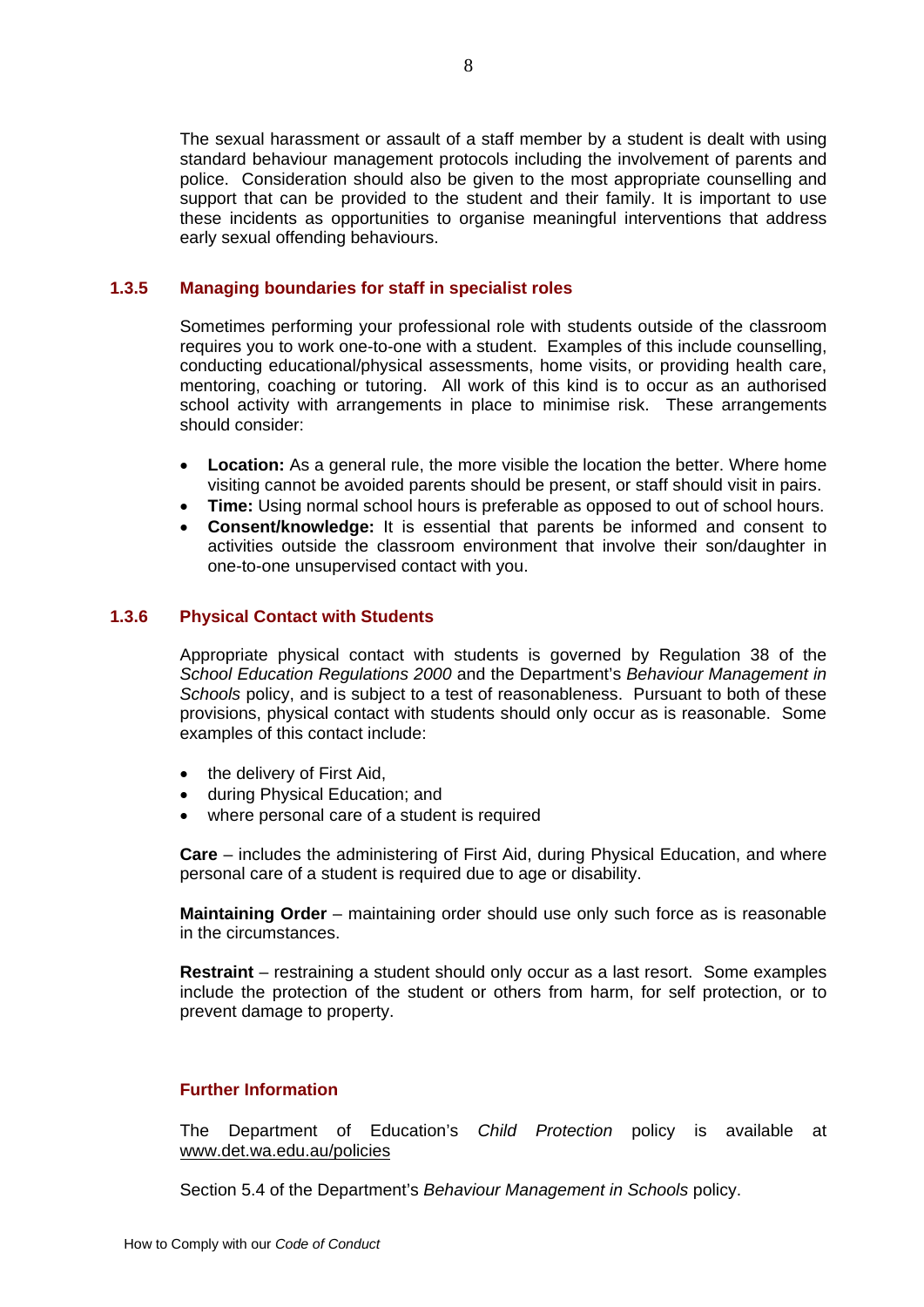Module One of the Department of Education's *Accountable and Ethical Decision Making* course.

Standards and Integrity Complaints Advice Line: 1800 655 985.

# **2 COMMUNICATION AND OFFICIAL INFORMATION**

Official information is all oral, written/printed and digital information that you come to know by virtue of your employment with the Department.

It is expected that you respect the confidentiality of information and knowledge that you are privy to during the course of your work. You are not to use any of this information, which is not generally available to the public, for your personal benefit or gain, either directly or indirectly.

There are occasions when a Department employee may release official information. These include, but are not limited to:

- where there is written authorisation from an officer from the Department with appropriate delegated authority to release the information;
- where the person to whom the official information relates has given written consent or authorisation and the release of the information is not subject to any further restrictions; or
- where the disclosure of the official information to whom it relates has given consent and the release is required by law.

#### **Further Information**

Department of Education policies and guidelines:

- *Copyright for Schools*
- *Educational Institutions Legal Aspects of Internet Compliance*
- *Information and Communication Technologies Security*
- *Moral Rights Introduced*
- *Music Copyright for Schools*
- *National Education Access Licence for Schools (NEALS) Policy and Procedures for DET Publications and Website*

These documents are available at www.det.wa.edu.au/policies

Administrative Instruction 711 – *Official Information* available at www.publicsector.wa.gov.au

Module Two of the Department of Education's *Accountable and Ethical Decision Making* course.

Standards and Integrity Complaints Advice Line: 1800 655 985.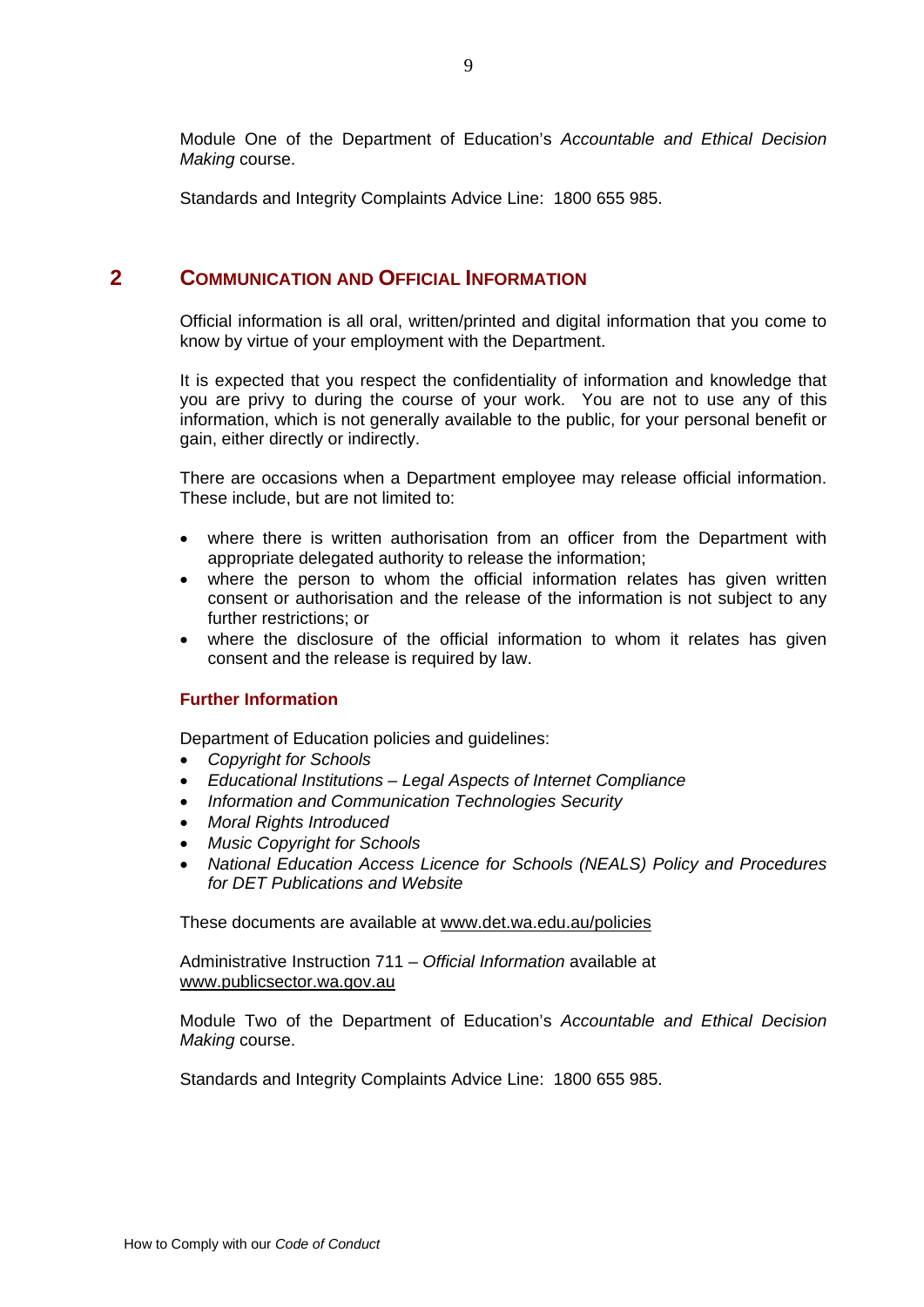# **3 FRAUDULENT AND CORRUPT BEHAVIOUR**

Fraud is a dishonest activity that causes actual or potential loss to a person or persons, or to the Department. Corruption is where an employee uses or attempts to use their position to gain a benefit or cause a detriment.

Examples of conduct that may constitute fraud or corruption, include, but are not limited to:

- using taxi vouchers for private purposes;
- taking workplace materials and/or equipment for personal use;
- claiming for a travel entitlement to attend a course and not attending the course;
- misapplying government grants;
- manipulating a tendering process;
- favouring an applicant for employment on criteria other than merit; and
- using corporate credit cards for personal purposes.

#### **3.1 Reporting fraudulent and corrupt behaviour**

Staff are required to report any suspected fraudulent and corrupt behaviour. See the Department's *Corruption, Prevention and Detection* policy for information on how to make a report.

#### **Further Information**

*Corruption and Crime Commission Act 2003* (WA) *Public Interest Disclosure Act 2003* (WA) *Public Sector Management Act 1994* (WA)

Module Three of the Department of Education's *Accountable and Ethical Decision Making* course.

Standards and Integrity Complaints Advice Line: 1800 655 985.

# **4 USE OF PUBLIC RESOURCES**

You are accountable for official expenditure and are to use the resources of the State in a responsible and accountable manner.

Departmental assets, resources and equipment should be used in an efficient and professional way for legitimate business and professional purposes.

#### **Further Information**

Department of Education policies and guidelines:

- *Community Use of School Facilities and Resources*
- *Educational Institutions Legal Aspects of Internet Compliance*
- *Financial Management in Schools: Assets and Resources*
- *Information and Communication Technologies Security*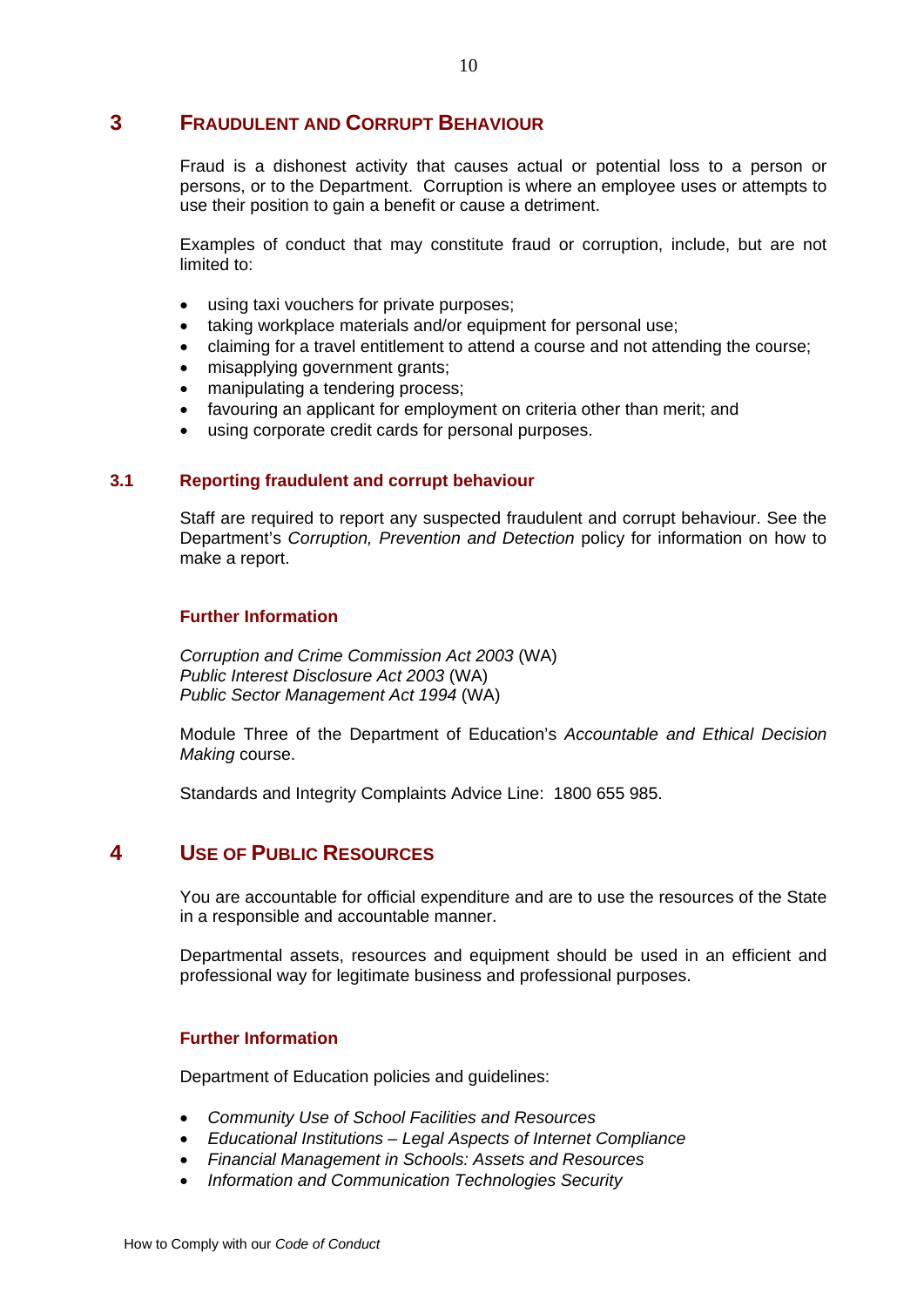- *Official Air Travel*
- *Procurement*
- *Purchasing Card Procedures*
- *Telecommunications Use*

These documents are available at www.det.wa.edu.au/policies

*Financial Management Act 2006* (WA) – The Department of Education and its employees are to manage financial resources in accordance with this Act. See Section 49.

*State Supply Commission Act 1991* (WA) – The Department of Education and its employees are to comply with the supply policies outlined by the State Supply Commission pursuant to this Act.

Advice on Procurement may be accessed on the Department's *Buying Matters*  webpage available at: www.det.wa.edu.au/education/cps/

Premier's Circulars: 2009/04 *Guidelines for Official Air Travel by Government Officers* available at www.dpc.wa.gov.au

Public Sector Commissioner's Circular 2009/18 *Guidelines for Expenditure on Official Hospitality* available at www.publicsector.wa.gov.au

Department of Treasury and Finance's *Strategic Asset Management Framework*  available at www.dtf.wa.gov.au

Module Four of the Department of Education's *Accountable and Ethical Decision Making* course.

Standards and Integrity Complaints Advice Line: 1800 655 985.

# **5 RECORD KEEPING AND USE OF INFORMATION**

A government record is any record, created or received by a government organisation, or its employees in the course of their work, which records evidence of the agency's business activities or decisions.

To help you comply with the *State Records Act 2000* and relevant Departmental policies, procedures and record keeping practices you need to be aware of the following:

- the need to maintain security of records:
- the obligation to use information appropriately;
- compliance with the *State Records Act 2000*; and
- the need to follow appropriate storage practices.

## **5.1 Maintaining Security**

Whether a document is in hard copy or in electronic form, it is imperative that the document is secure so that it may only be accessed by authorised people.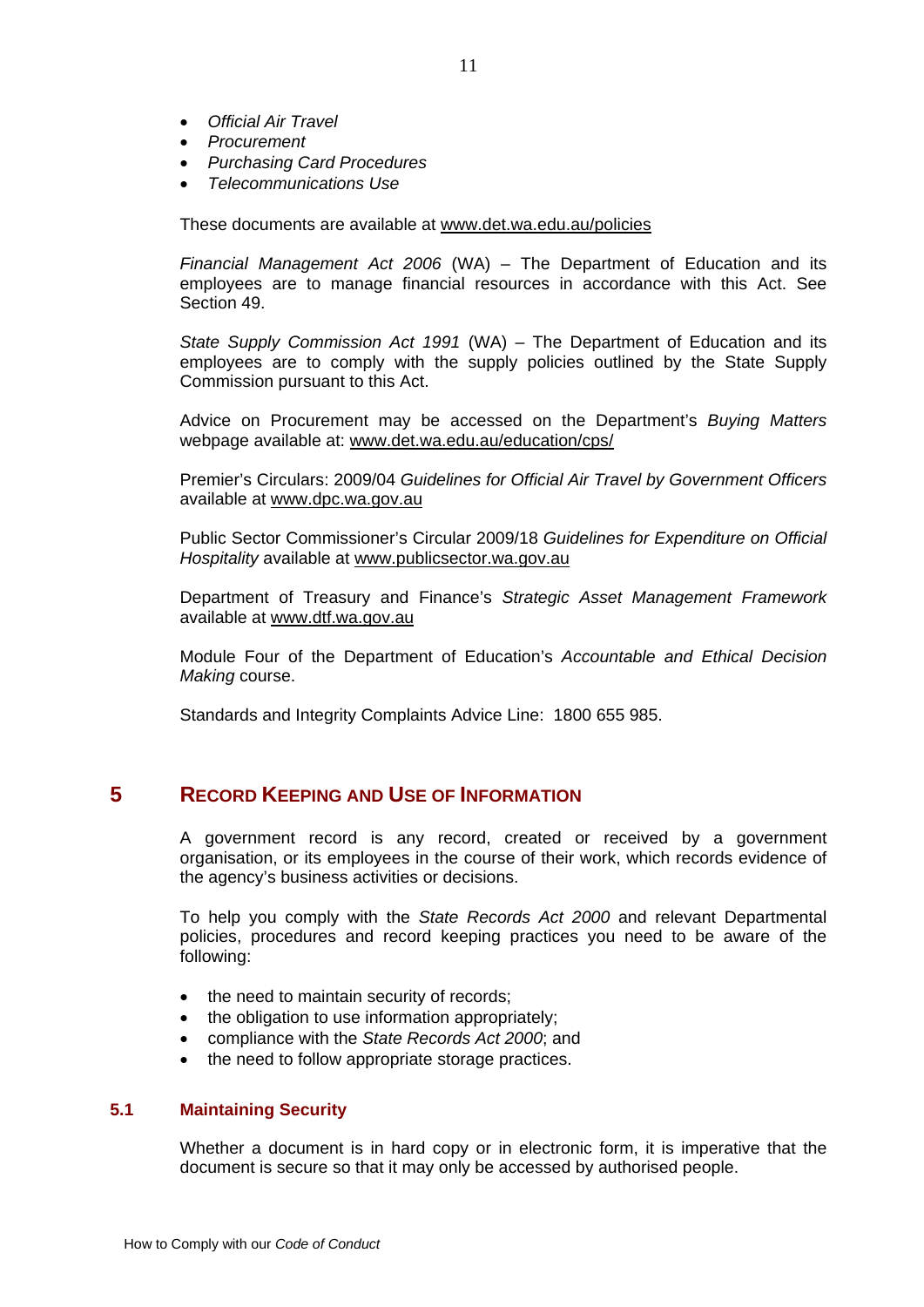In order to maintain the security of these records, the Department has procedures in place to secure and manage that record. You are expected to follow these procedures and to take care and be scrupulous at all stages in handling government records.

#### **5.2 Use of Information**

Information should only be used by you in connection with your official duties.

## **5.3** *State Records Act 2000*

The Department of Education is required to formulate and implement a recordkeeping plan in accordance with this Act.

You may be held individually accountable for breaches of this Act. Such breaches may include, but are not limited to:

- not keeping a government record in accordance with the organisation's recordkeeping plan;
- transferring, or offering to transfer, the possession of a government record to a person who is not entitled to possess that record, without lawful authority;
- destroying a government record, where the destruction is not authorised by an approved disposal authority and is in accordance with the Department's recordkeeping plan; or
- inappropriately disclosing or making use of government information or records which you have had access to during the course of your work.

# **5.4 Storing Records Appropriately**

In storing and using any governmental record, you should ask yourself the following questions:

- Have I followed the Department's recordkeeping plan and any other relevant policies and procedures on recordkeeping and use of information?
- Is this the most secure and appropriate way to record and store this information?

# **Further Information**

Department of Education policies and guidelines:

- *Records Management*
- *Records Management Manual for School College and Campus Records*

These documents are available at www.det.wa.edu.au/policies

Standards and Integrity Complaints Advice Line: 1800 655 985.

Module Five of the Department of Education's *Accountable and Ethical Decision Making* course.

*State Records Act 2000* (WA) *Financial Management Act 2006* (WA) *Freedom of Information Act 1992* (WA)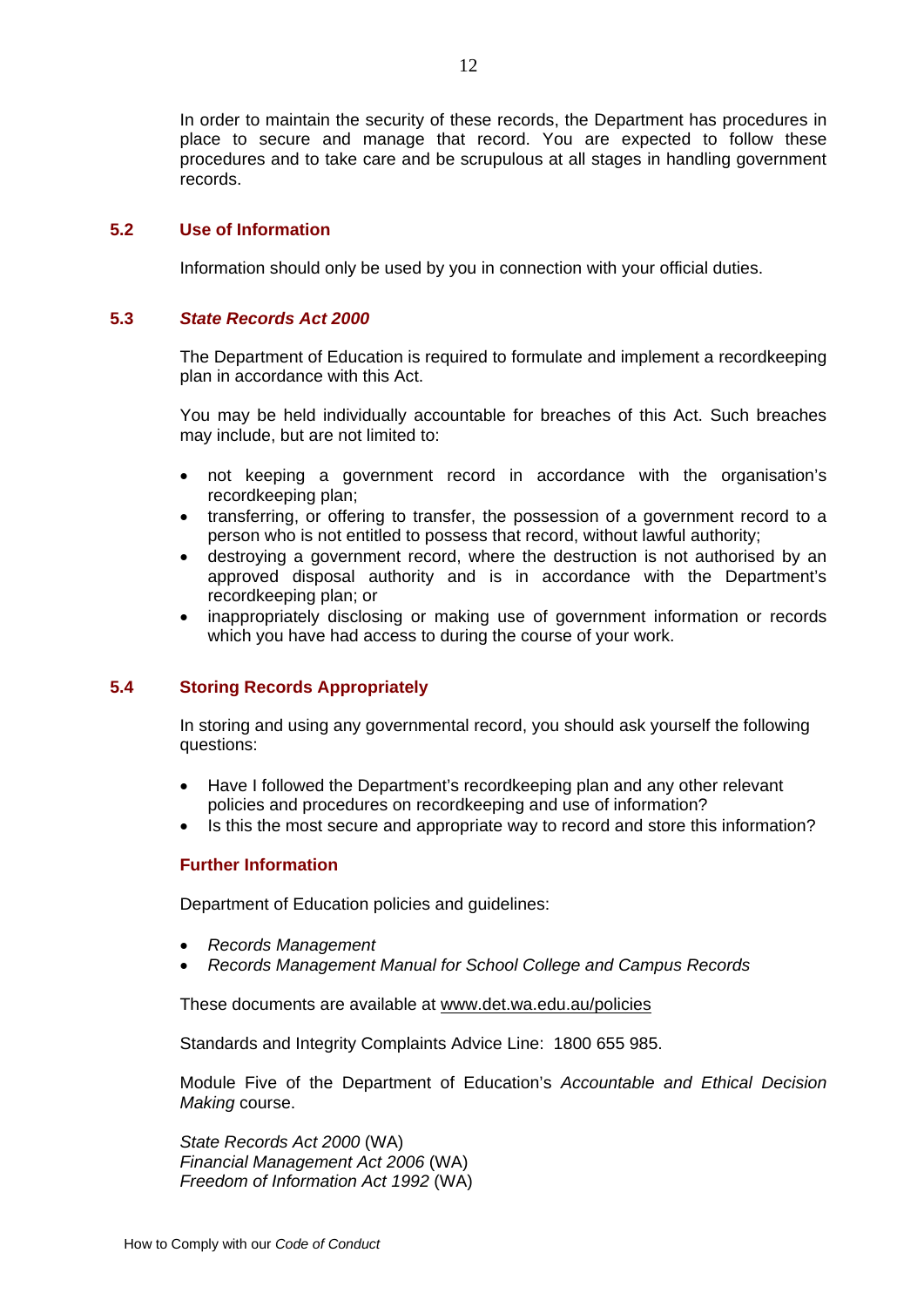# **6 CONFLICTS OF INTEREST**

# **Recognising a Conflict of Interest**

A conflict of interest is a situation arising from a conflict between the performance of your public duty and private or personal interests.

Situations that may give rise to a conflict of interest include:

- relationships that you might have with people whom the Department is dealing with that go beyond the level of a professional working relationship;
- your financial interest in a matter that the Department is dealing with, or being aware of, friends or relatives with such an interest;
- shareholdings or other interests held by you in a company or business directly, or as a member of another company or partnership, or through a trust, any of which may bid and/or secure work with a government department or agency; and
- gifts or benefits that you might receive from people or businesses seeking government work and contracts, and/or seeking to influence your decision making.

## **Reporting and Managing Conflicts of Interest**

It is not necessarily wrong for a conflict of interest to arise. However, how you deal with the conflict is important.

If a potential conflict of interest does arise, you are to advise your line manager immediately and seek their guidance as to how to manage the situation.

# **6.1 Additional Employment**

It is important to recognise that concurrent outside work, on a paid or voluntary basis, in either the public or private sector may give rise to a real or perceived conflict of interest. This is particularly an issue where the outside work is in areas related to your official duties.

Section 102 of the *Public Sector Management Act 1994* provides that staff should not be engaged in private employment, unless given permission. Before you undertake any outside work you are required to obtain appropriate approval.

A copy of the Outside Employment Form may be found at: http://intranet.det.wa.edu.au/resources/forms/

#### **6.2 Use of position to promote personal views**

Your participation in any personal, religious and/or political matters should not bring into conflict your primary duty as a public sector employee, which is, to serve the Government of the day in a neutral manner.

In this regard you:

- should not use your position to promote your personal, religious or political beliefs; and
- should not use any privileges granted through your position as a Department employee to promote political candidates or for partisan political activities.